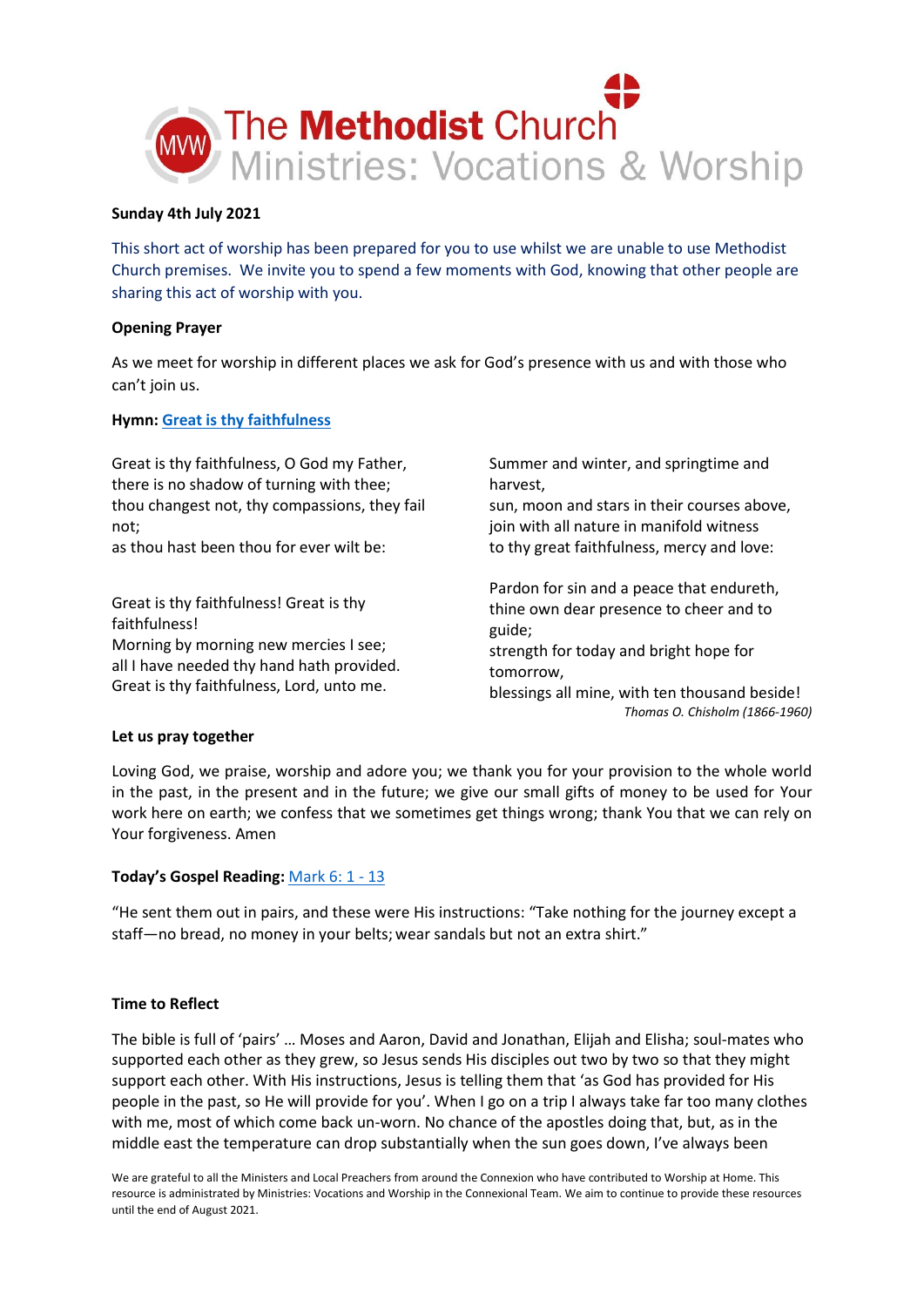surprised that they didn't have an extra shirt, just a staff and sandals … that reminded me of another journey, when the Israelites were getting ready to leave Egypt at the first Passover and they are told (from The Message bible Exodus 11:11) "Be fully dressed with your sandals on and your stick in your hand". As God has provided for His people in the past, so He will provide for you. Being told not to take any food suggests that God will also fulfil that basic need. This is unsurprising; the Israelites spent years as desert nomads and so developed the custom of hospitality, and here is another parallel to the Exodus, with God providing enough manna each day for everyone. As God has provided for His people in the past, so He will provide for you. However, what about money? The Israelites were told to "ask your neighbour and any guests in her house for objects of silver and gold, for jewellery and extra clothes" (Exodos 3:22) so that they didn't go into the desert with nothing. Some commentaries cross-reference this reading to Matthew 10 v 10 which says (MEV) "the workman is worthy of his keep" suggesting that for work, the disciples will be fed. As God has provided for His people in the past, so He will provide for you. Aren't we blessed… this loving God who was and is and will be forever has provided in the past, does so today and will continue to do so until the end of time. Thanks be to God Amen.

Time of silence

#### **Prayers for the world**

Loving God who was and is and will be forever, we pray for the world and its people, for all who have struggled during the pandemic.

For Your church, for people of faith, for those struggling with faith, for those with other faiths and for those with no faith.

For all leaders that they may be fair and just and for victims of natural disasters or who are suffering because someone has ill-treated them.

For the sick, the lonely, the bereaved and for carers, health workers and emergency services

For those who taught us the truths and duties of the Christian faith. In a time of silence we bring our personnel concerns.

Loving God who was and is and will be forever we ask these prayers in the name of our Lord and Saviour Jesus Christ. Amen

#### **The Lord's Prayer**

*Our Father ……*

## **Hymn: Listen to** [There is a Higher Throne](https://youtu.be/F2YXNFVegxU)

| There is a higher throne              |                                     |
|---------------------------------------|-------------------------------------|
| than all this world has known,        | Hear heaven's voices sing,          |
| where faithful ones from every tongue | their thunderous anthem rings       |
| will one day come.                    | through emerald courts and sapphire |
| Before our God we'll stand,           | skies,                              |
| made faultless through the Lamb;      | their praises rise.                 |
| believing hearts find promised grace: | All glory, wisdom, power,           |
| salvation comes.                      | strength, thanks and honour are     |

We are grateful to all the Ministers and Local Preachers from around the Connexion who have contributed to Worship at Home. This resource is administrated by Ministries: Vocations and Worship in the Connexional Team. We aim to continue to provide these resources until the end of August 2021.